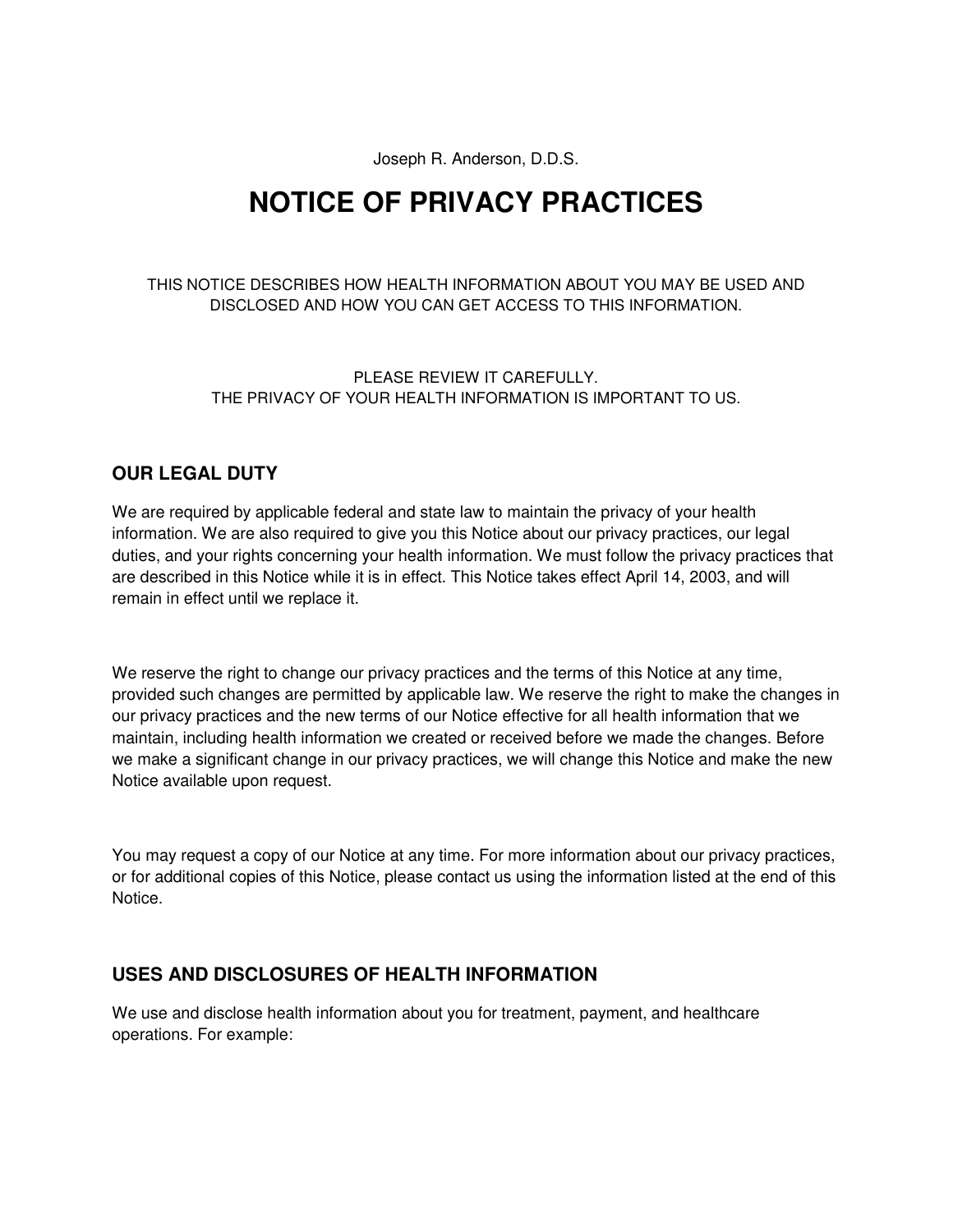**Treatment:** We may use or disclose your health information to a physician or other health care provider providing treatment to you.

**Payment:** We may use and disclose your health information to obtain payment for services we provide to you. Healthcare Operations: We may use and disclose your health information in connection with our healthcare operations. Healthcare operations include quality assessment and improvement activities, reviewing the competence or qualifications of healthcare professionals, evaluating practitioner and provider performance, conducting training programs, accreditation, certification, licensing or credentialing activities.

**Your Authorization:** In addition to our use of your health information for treatment, payment or healthcare operations, you may give us written authorization to use your health information or to disclose it to anyone for any purpose. If you give us an authorization, you may revoke it in writing at any time. Your revocation will not affect any use or disclosures permitted by your authorization while it was in effect. Unless you give us a written authorization, we cannot use or disclose your health information for any reason except those described in this Notice.

**To Your Family and Friends:** We must disclose your health information to you, as described in the Patient Rights section of this Notice. We may disclose your health information to a family member, friend or other person to the extent necessary to help with your healthcare or with payment for your healthcare, but only if you agree that we may do so.

**Persons Involved In Care:** We may use or disclose health information to notify, or assist in the notification of (including identifying or locating) a family member, your personal representative or another person responsible for your care, of your location, your general condition, or death. If you are present, then prior to use or disclosure of your health information, we will provide you with an opportunity to object to such uses or disclosures. In the event of your incapacity or emergency circumstances, we will disclose health information based on a determination using our professional judgment disclosing only health information that is directly relevant to the person's involvement in your healthcare. We will also use our professional judgment and our experience with common practice to make reasonable inferences of your best interest in allowing a person to pick up filled prescriptions, medical supplies, x-rays, or other similar forms of health information.

**Marketing Health-Related Services:** We will not use your health information for marketing communications without your written authorization.

**Required by Law:** We may use or disclose your health information when we are required to do so by law.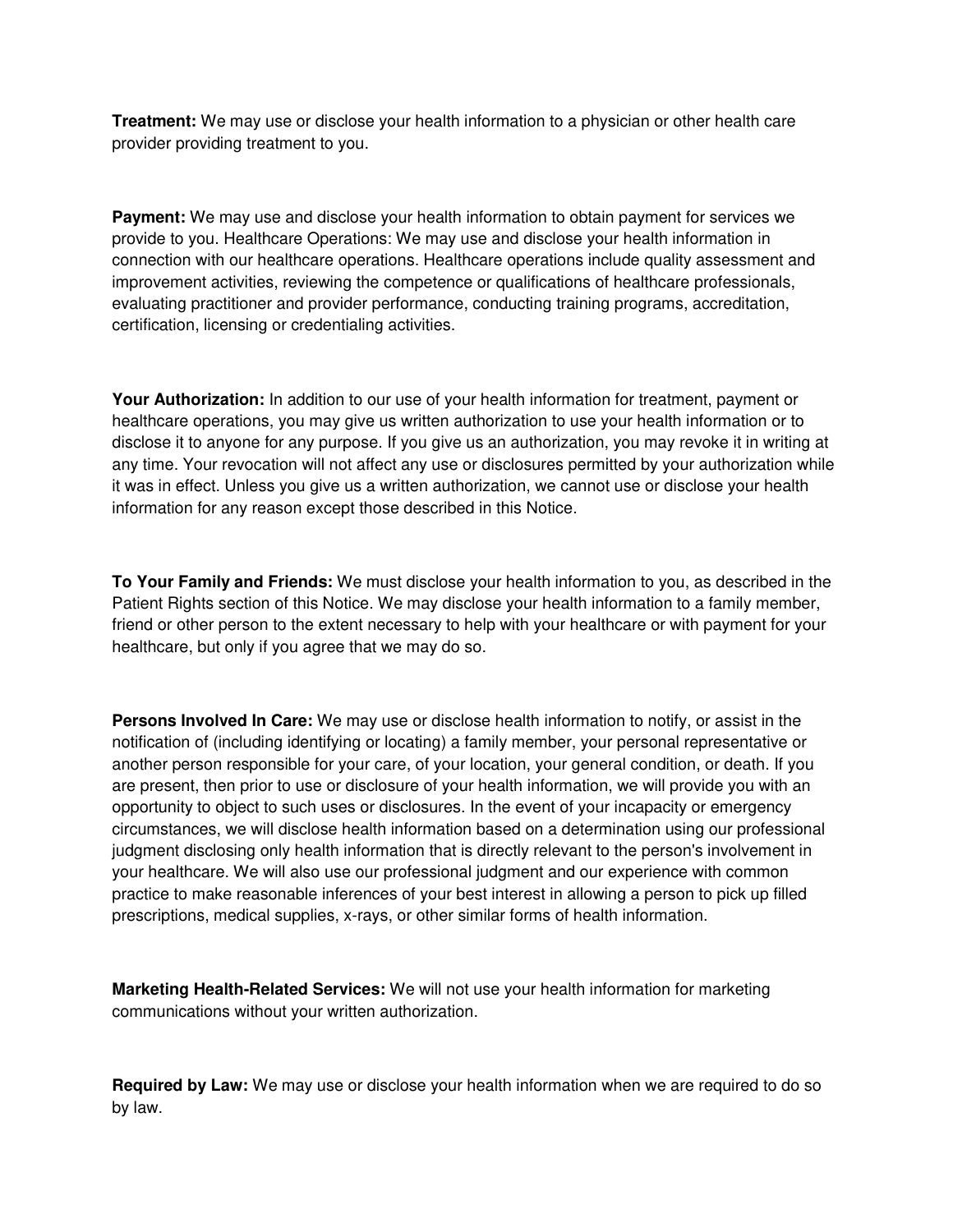**Abuse or Neglect:** We may disclose your health information to appropriate authorities if we reasonably believe that you are a possible victim of abuse, neglect, or domestic violence or the possible victim of other crimes. We may disclose your health information to the extent necessary to avert a serious threat to your health or safety or the health or safety of others.

**National Security:** We may disclose to military authorities the health information of Armed Forces personnel under certain circumstances. We may disclose to authorized federal officials health information required for lawful intelligence, counterintelligence, and other national security activities. We may disclose to correctional institution or law enforcement official having lawful custody of protected health information of inmate or patient under certain circumstances.

**Appointment Reminders:** We may use or disclose your health information to provide you with appointment reminders (such as voicemail messages, postcards, or letters).

### **PATIENT RIGHTS**

**Access:** You have the right to look at or get copies of your health information, with limited exceptions. You may request that we provide copies in a format other than photocopies. We will use the format you request unless we cannot practicably do so. (You must make a request in writing to obtain access to your health information. You may obtain a form to request access by using the contact information listed at the end of this Notice. We will charge you a reasonable cost-based fee for expenses such as copies and staff time. You may also request access by sending us a letter to the address at the end of this Notice. If you request copies, we will charge you \$0.25 for each page, \$18.00 per hour for staff time to locate and copy your health information, and postage if you want the copies mailed to you. If you request an alternative format, we will charge a cost-based fee for providing your health information in that format. If you prefer, we will prepare a summary or an explanation of your health information for a fee. Contact us using the information listed at the end of this Notice for a full explanation of our fee structure.)

**Disclosure Accounting:** You have the right to receive a list of instances in which we or our business associates disclosed your health information for purposes, other than treatment, payment, health care operations and certain other activities, for the last 6 years, but not before April 14, 2003. If you request this accounting more than once in a 12-month period, we may charge you a reasonable, cost-based fee for responding to these additional requests.

**Restriction:** You have the right to request that we place additional restrictions on our use or disclosure of your health information. We are not required to agree to these additional restrictions, but if we do, we will abide by our agreement (except in an emergency).